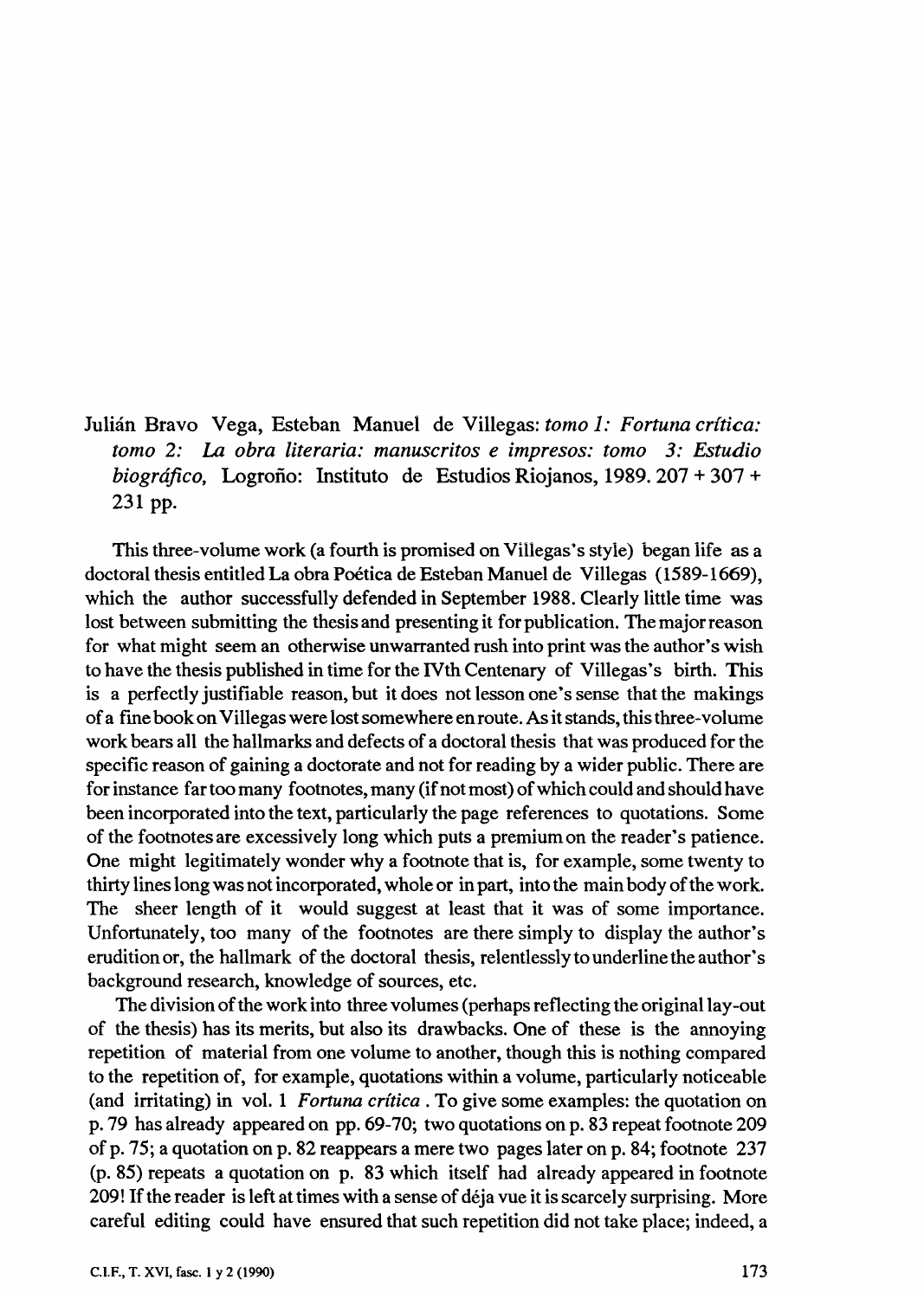more conscientious editor might well have come to the conclusion that a one (or at most two) volume work, suitably compressed and concisely presented, would have done the job just as well. As it was, there was always the lingering suggestion in the back of this reader's mind that some of the material had been strung out rather to make a three-volume work when one would have been sufficient.

Having said all that, there is in fact here much to praise and commend. Dr. Bravo Vega has carried out a conscientious investigation into the life and works of a poet who though little known today was in his own times an important and polemical figure. Esteban Manuel de Villegas rubbed shoulders with the greatest literary figures of his age -Lope de Vega, Góngora, Quevedo, the Argensolabrothers-, was a leading light among the Aragonese intellectuals of the early seventeenth century, and relentlessly pursued a classical style that was already out of fashion when he began writing. As a result, he proposed Greek tragedy as a model for drama, and Horace and Anacreon for poetry. Although contemporary with Lope and Góngora, he could ha ve been living on another planet for all the impact and influence their innovations had on him. He harked back to an earlier age, the age of the philologist, the classical concept of the *poeta philologus.* This stance and his determined and unrepentant defence of it brought him into conflict with most of his contemporaries, which only succeeded in marginalising him during his own lifetime. He was undoubtedly a prickly character in an age that abounded in such, and the engraving that he included on the frontispiece of the *Eróticas. Primera Parte* , which was intended to show the author as the rising sun that would soon eclipse or outshine the rest of the stars in the firmament, did nothing to endear him to his fellow writers.

The best of the three volumes is, to my mind, the third or *Estudio biográfico*. Here Dr. Bravo Vega has drawn us what must be one of the most complete pictures of the daily life, travails, sorrows, successes and failures of any Golden Age writer. We see Villegas as a child in Nájera, a schoolboy and student in Madrid, and a law student in Salamanca. His formation is humanistic; the classics and philology played a large part in his education, which is not surprising given that his teachers and friends were some of the most famous and knowledgeable humanists of the day: Lorenzo Ramírezde Prado, Cristóbal de Mesa, Bartolomé Leonardo de Argensola,Francisco de Cascales. But behind the educated man was Esteban Manuel de Villegas the family man, son, brother, uncle. The family's predilection for *pleitos* and for investing continuously in *censos* and juros may not have produced much long-term economic benefit for them, but for the would-be biographer they are an indispensable tool for unravelling the private side of family life in the seventeenth century. Dr Bravo Vega has patiently and thoroughly tracked down protocolo after protoColo and in the process built up a fascinating picture of the sociallife of this Riojan family. Esteban' s mother in particular stands out \_a formidable woman who held the family together after her husband's early death in 1592 and who spared no effort to further the careers of her many sons. As with all good biographies, we feel we are dealing with real people facing real problems. But the picture also encompasses other figures --literary, political— who impinged on the life of Esteban Manuel de Villegas, and it thus serves as a wider commentary on the literary life of the first half of the seventeenth century.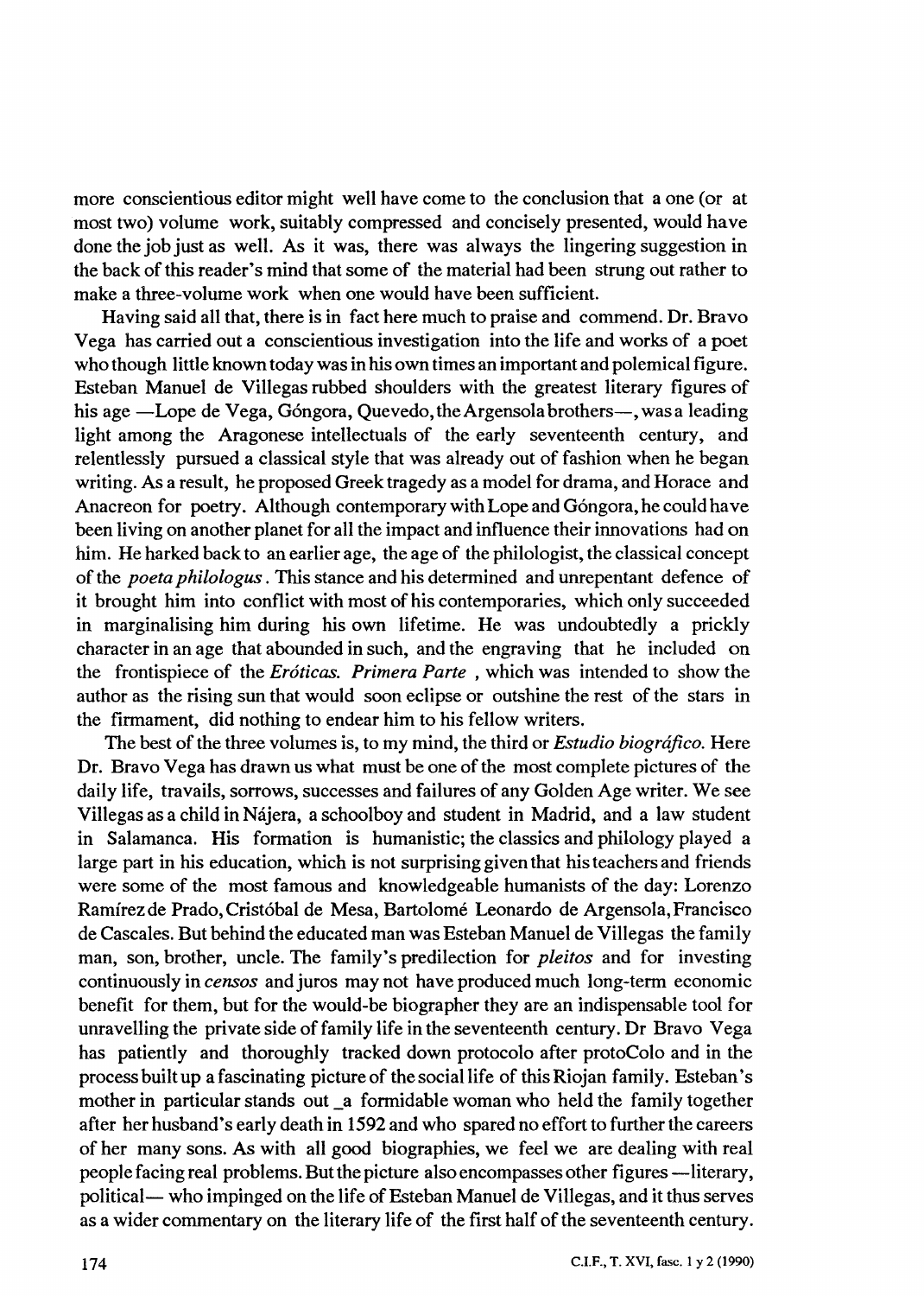Volume 2 *La obra literaria: manuscritos e impresos* is an exhaustive (and at times exhausting) account of all the writings produced by the pen of Villegas. Dr Bravo Vega painstakenly reviews all the evidence for Villegas works that have not cometo light but whose existence has been mooted in the past, identifies all extant Villegas works and, his greatest success, tracks down the hitherto lost *Códice de Cuenca* which contains eleven autograph letters from Villegas to Lorenzo Ramírez de Prado plus a number of loose *Disertaciones crfticas* which he would later collect together with a view to publication. The value of this manuscript undoubtedly lies in the letters to Ramírez de Prado. Private letters from literary men of the Golden Age are few and far between (excepting the massive correspondence of Lope de Vega with the Duke of Sessa, and the epistolaries of Góngora and Quevedo) and the discovery of new ones is always to be welcomed. Villegas • s are a mixture of personal news and an effort to insinuate himself into Ramírez de Prado's good graces. He was hoping at the time for the latter • s support in getting his *Disertaciones críticas* published, hence their inclusion in the manuscript, and lost no opportunity for blowing his own trumpet, as the following extract demonstrates: "En la passada remittí una dissertación sobre un lugar de Valerio Catulo hasta aora mal entendido o, por mejor decir, totalmente ignorado de sus intérpretes, como lo habrá visto Vs. por mi explicación, tan genuina que no admitte otra". On another of his dissertations he writes: "Es a mi parecer la tal dissertación de lo más fino que en la crítica se puede escribir". No attempt at hiding his light under a bushel here!

Indeed, the picture that emerges from these letters to Ramírez de Prado simply confirms the one already partly established by Bravo Vega elsewhere: Villegas was a pompous, arrogant, self-satisfied man who was continually amazed to find that precious few others shared his high opinion of himself. It is a pity therefore that the author did not make greater use of these letters when compiling the biography. Maybe he was put off by the portrait of the man that he glimpsed behind the words; he should not ha ve been. The biographer does not make the man, it is not his fault if his subject is less than superhuman. The Esteban Manuel de Villegas who fawns and boasts to Ramírez de Prado, is still, warts and all, a fascinating character.

The weakest of the three volumes is, as I have already indicated, the first, *Fortuna crítica* . Although containing much material of merit and an enviable list of sources, it is at times tedious and long-winded. The author might have borne in mind Gracián's saying that "Lo bueno, si breve, dos veces bueno". There are also a number of errata, sorne typographical (needless and unforgiveable in a work that was set up on computer), some of content: the Mendoza mentioned in Moratín's letter to Conti on p. 79 must surely be Antonio Hurtado de and not Diego Hurtado de. Between pp. 145 and 146 something, presumably a whole line, has disappeared from the computer screen, while a page later (in perhaps an heroic and ironic effort to make up for the previous omission) the computer has repeated the last six lines of p. 146. Other errors noted in reading were: p. 27 of vol.  $2$  —the folio numbers for Carta V should presumably be 26r or 26v to 27r or 27v and not 27v-30v as written here; as they stand they make no sense since the next item, we are told, occupies folios 28r-29v, and *Carta* Vanyway is quite short and could not have taken up more than a folio and a bit. There is a similar